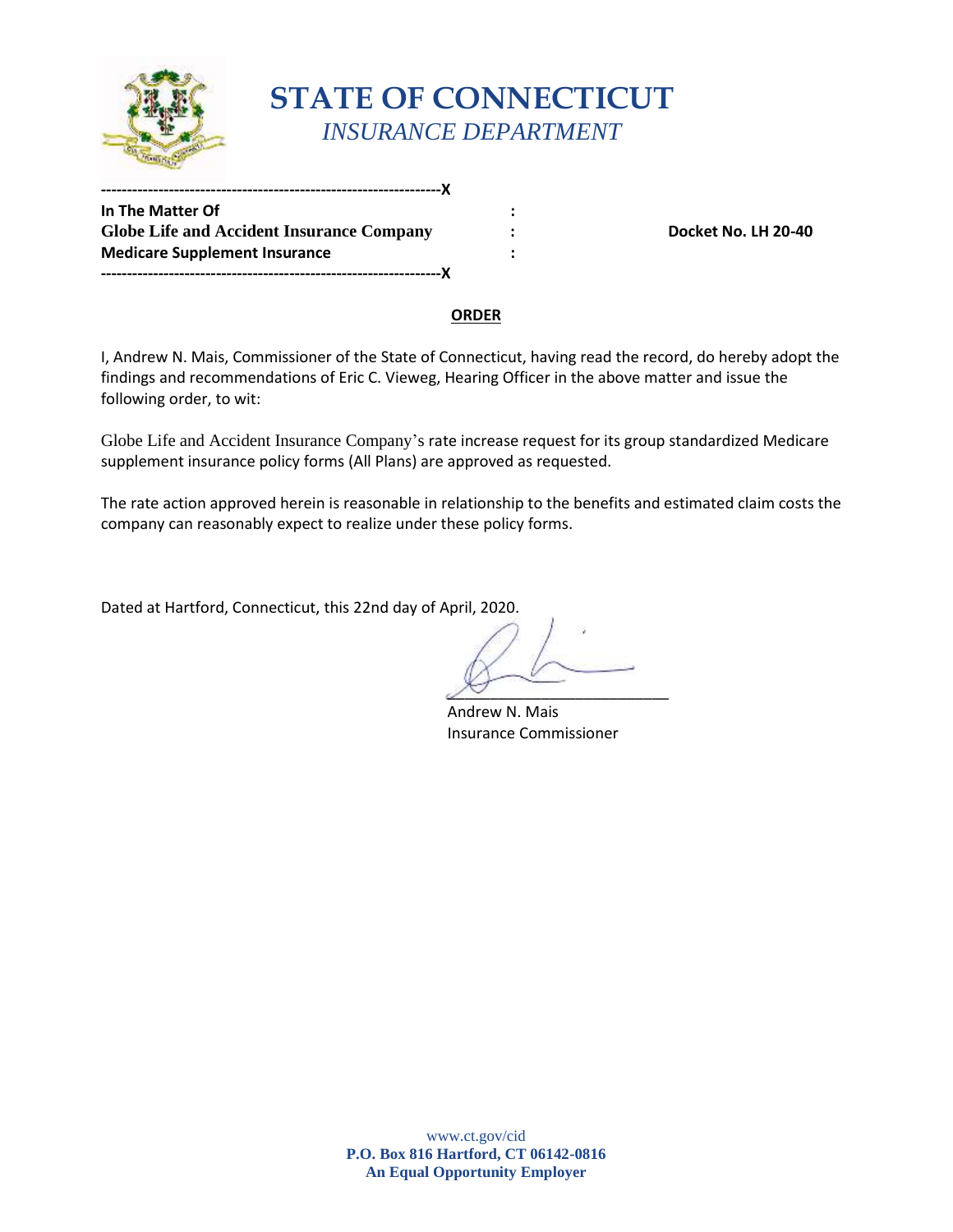

## **STATE OF CONNECTICUT**  *INSURANCE DEPARTMENT*

**In The Matter Of :**   $\cdot$  : **Globe Life and Accident Insurance Company**  $\cdot$  **: Docket No. LH 20-40 Medicare Supplement Insurance :**  $\qquad \qquad$  **:** -----------------------------------------------------X

----------------------- $\rm X$ 

### **PROPOSED FINAL DECISION**

### **1. INTRODUCTION**

 The Insurance Commissioner of the State of Connecticut is empowered to review rates charged for individual and group Medicare supplement policies sold to any resident of this State who is eligible for Medicare. The source for this regulatory authority is contained in Chapter 700c and Section 38a-495a of the Connecticut General Statutes.

After due notice, a hearing was held at the Insurance Department in Hartford, CT on Thursday, April 16, 2020, to consider whether or not the rate increases requested by Globe Life and Accident Insurance Company on its Group Medicare supplement insurance business should be approved.

No members from the general public attended the hearing.

No company representatives from Globe Life and Accident Insurance Company attended the hearing.

 Statutes, the Uniform Administrative Procedures Act, Chapter 54 of Section 38a-8-1 et seq. of the The hearing was conducted in accordance with the requirements of Section 38a-474, Connecticut General Regulations of Connecticut State Agencies.

 persons eligible for Medicare who depend on these policies to provide additional coverage for the costs of A Medicare supplement policy is a private health insurance policy sold on an individual or group basis, which provides benefits that are additional to the benefits provided by Medicare. For many years Medicare supplement policies have been highly regulated under both state and federal law to protect the interests of health care.

Effective December 1, 2005, Connecticut amended its program of standardized Medicare supplement policies in accordance with Section 38a-496a of the Connecticut General Statutes, and Sections 38a-495a-1 through 38a-495a-21 of the Regulations of Connecticut Agencies. This program, which conforms to federal requirements, provides a "core" package of benefits known as Plan A. Insurers may also offer any one or more of eleven other plans (Plans B through N).

 Effective January 1, 2006, in accordance with Section 38a-495c of the Connecticut General Statutes (as community rating. Rates for Plans A through N must be computed without regard to age, gender, previous amended by Public Act 05-20) premiums for all Medicare supplement policies in the state must use claims history or the medical condition of any person covered by a Medicare supplement policy or certificate.

> **P.O. Box 816 Hartford, CT 06142-0816**  www.ct.gov/cid **An Equal Opportunity Employer**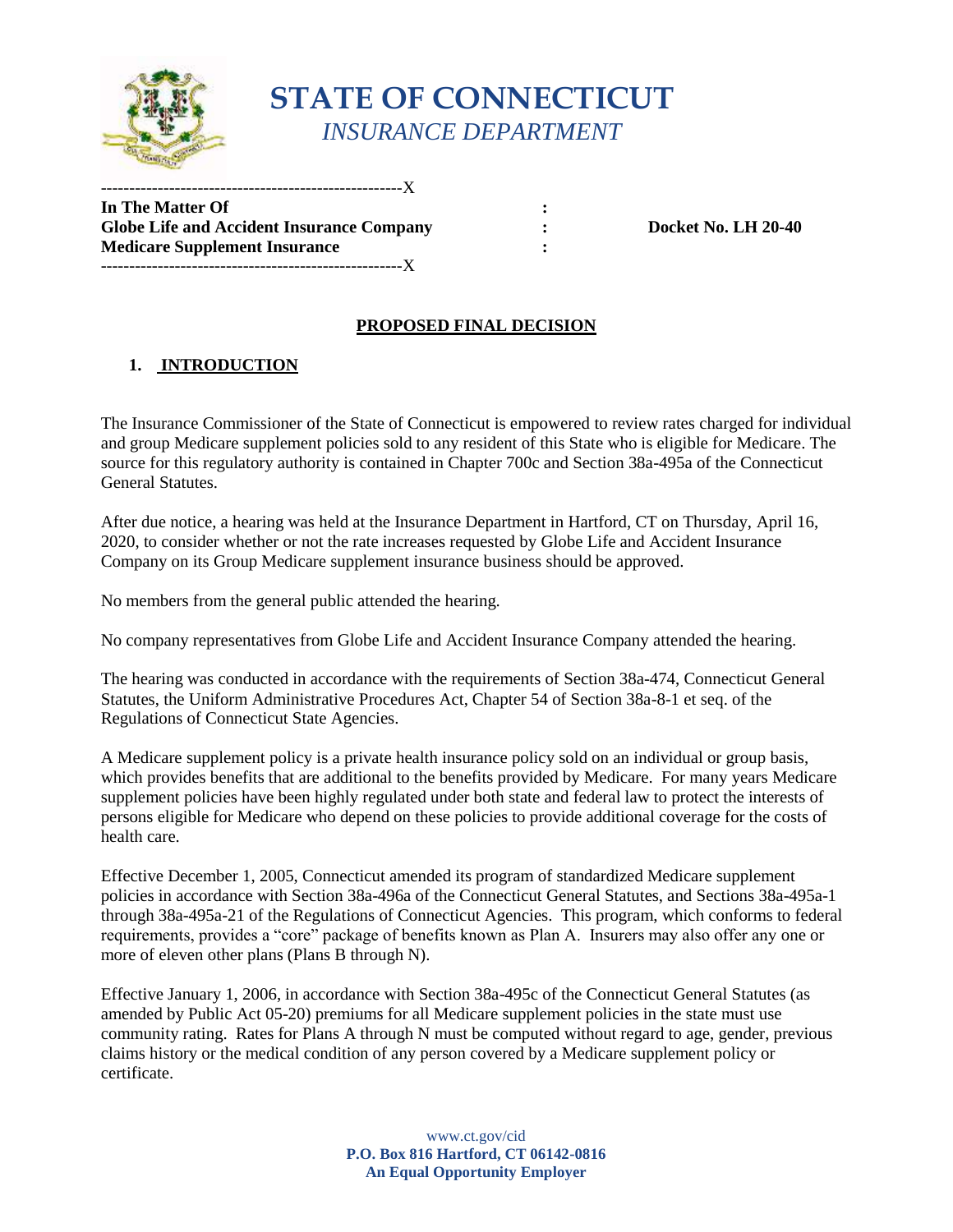previous claims history or the medical condition of any covered person. Insurers may exclude benefits for The statute provides that coverage under Plans A through N may not be denied on the basis of age, gender, losses incurred within six months from the effective date of coverage based on a pre-existing condition.

 available to all persons eligible for Medicare by reason of disability. Effective October 1, 1998, carriers that offer Plan B or Plan C must make these plans as well as Plan A,

 for such benefits. This process of direct notice and automatic claims payment is commonly referred to as Insurers must also make the necessary arrangements to receive notice of all claims paid by Medicare for their insureds so that supplement benefits can be computed and paid without requiring insureds to file claim forms "piggybacking" or "crossover".

Sections 38a-495 and 38a-522 of the Connecticut General Statutes, and Section 38a-495a-10 of the Regulations of Connecticut Agencies, state that individual and group Medicare supplement policies must have anticipated loss ratios of 65% and 75%, respectively. Under Sections 38a-495-7 and 38a-495a-10 of the Regulations of Connecticut Agencies, filings for rate increases must demonstrate that actual and expected losses in relation to premiums meet these standards, and anticipated loss ratios for the entire future period for which the requested premiums are calculated to provide coverage must be expected to equal or exceed the appropriate loss ratio standard.

 Section 38a-473 of the Connecticut General Statutes provides that no insurer may incorporate in its rates for Medicare supplement policies factors for expenses that exceed 150% of the average expense ratio for that insurer's entire written premium for all lines of health insurance for the previous calendar year.

### **II. FINDING OF FACT**

 findings of fact: After reviewing the exhibits entered into the record of this proceeding, and utilizing the experience, technical competence and specialized knowledge of the Insurance Department, the undersigned makes the following

 1. Globe Life and Accident Insurance Company has requested the following rate increases for group standardized Medicare supplement policy form GGRMSP:

They have requested a 9.5% rate increase for Plan A and Plan F.

- 2. As of third quarter 2019 there were 3 policies in-force in Connecticut (2 in Plan A, one in Plan F) and 91 nationwide.
- 3. The proposed rates are expected to satisfy the Connecticut statutory loss ratio of 75% required of group Medicare supplement forms.
- 4. Globe Life and Accident Insurance Company has conformed to subsection (e) of section 38a-495c, C.G.S. regarding the automatic claims processing requirement.
- 5. The 2018 and 2019 loss ratios on a nationwide basis, are 86.7% and 88.7% respectively, with inception-to-date at 82.6% (plan specific experience was deemed not credible).
- compliance with the requirements of regulation 38a-474 as it applies to the contents of the rate submission as well as the actuarial memorandum. 6. Globe Life and Accident Insurance Company's 2020 Medicare supplement rate filing proposal is in